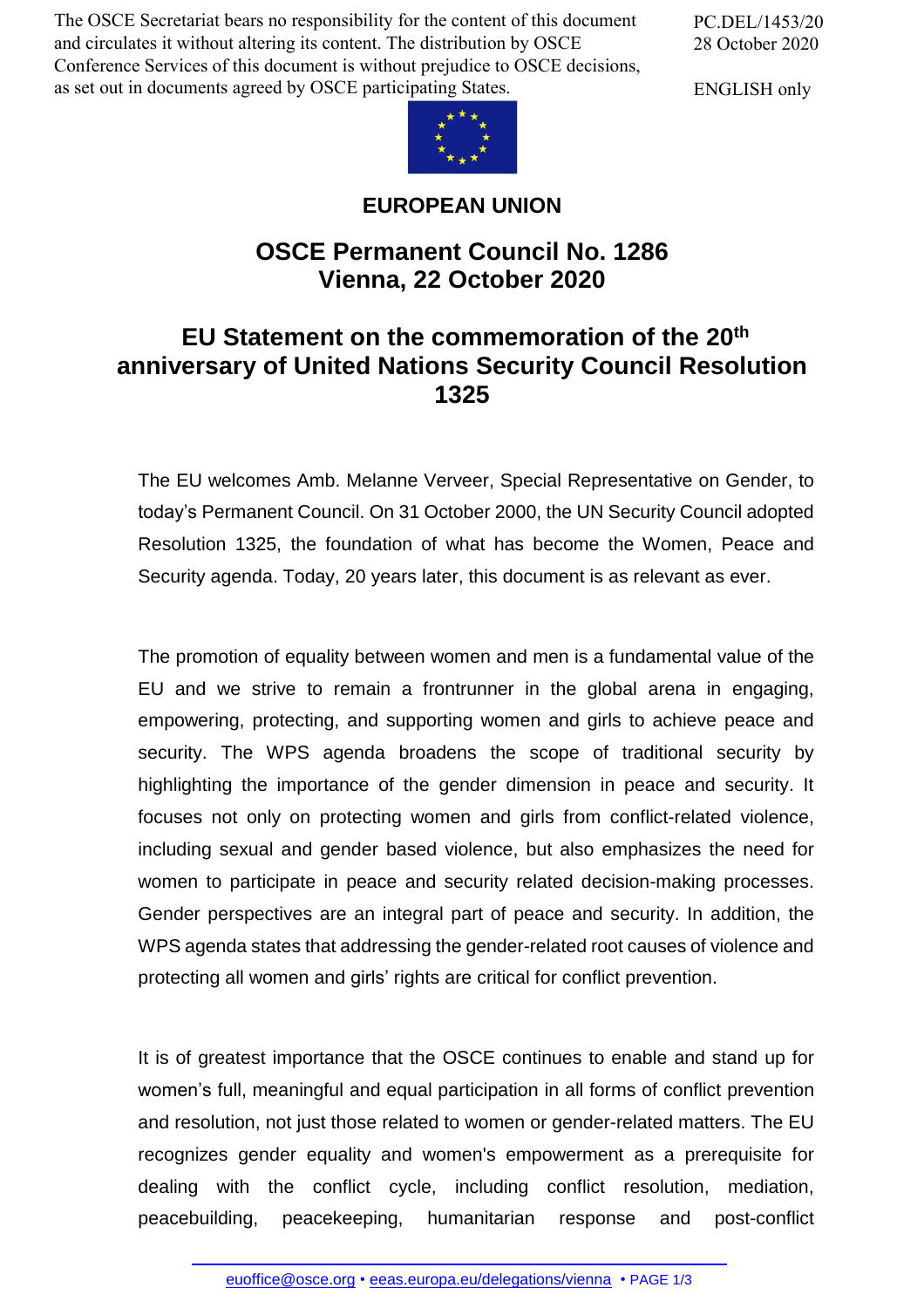reconstruction, including demobilization, disarmament, reintegration and security sector reform. The ongoing COVID-19 pandemic further illustrates the need for gender responsive crisis mechanisms.

On this 20<sup>th</sup> anniversary of UNSCR 1325, we can compliment ourselves on the efforts made to implement the WPS Agenda and the above mentioned success stories, but at the same time, we should remain ambitious: there is still much work to be done. Continued and robust engagement, including at the OSCE senior level, enhancing women's full, meaningful and equal participation and the systematic integration of the gender perspective throughout all policy areas is an unfinished task and all of us must continue to work on this. For example, the ambition of establishing an *OSCE wide Regional Action Plan that addresses our specific regional dimensions of the WPS Agenda and its implementation* was launched in 2013. The EU still believes in the value of this plan and believes this anniversary should be seized to move forward on this.

We call on the OSCE and its participating States to continue their efforts to ensure equality of women and men at all levels with the aim to achieve a gender balance, especially at senior and decision-making levels, across all OSCE structures and field operations. We must all continue our efforts to identify and remove all barriers to women and men's equal participation in the sector of peace and security. Equal opportunity and representation are a matter of democracy and inclusive security. The EU underlines the role of the participating States on this matter in relation to the seconded positions in the OSCE. Furthermore, we encourage strengthening the ties to, and working closer with civil society, local, regional and international civil society organizations, grassroots activists and women's rights organizations.

The EU remains convinced that a strengthened commitment to WPS as well as to enhancing women's participation in all OSCE activities would contribute to the OSCE comprehensive security approach and thereby strengthen the Organization. Neglecting to carry out gender analysis and to integrate a gender perspective would negatively impact the ability to achieve peace and security and thus on the OSCE's